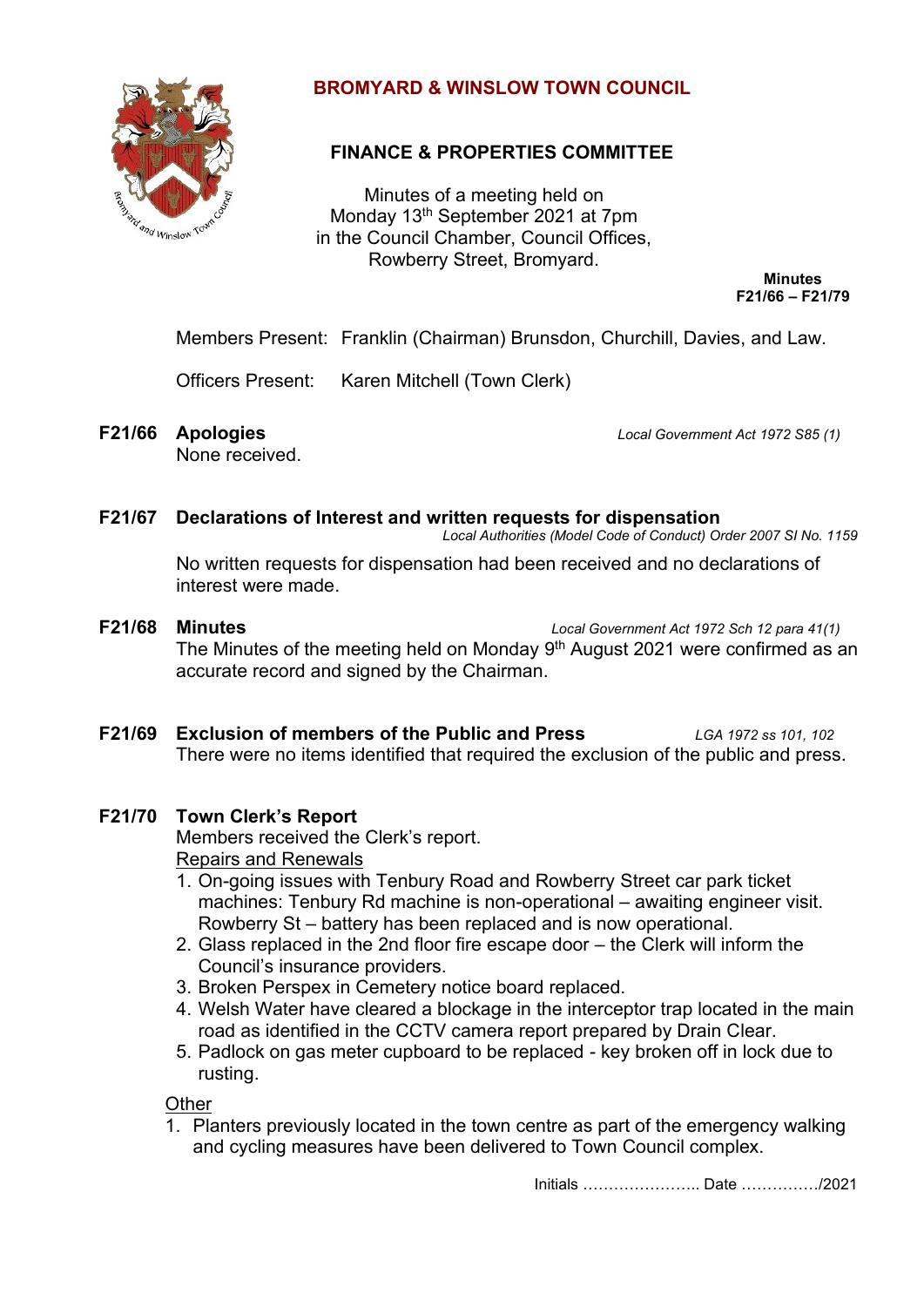2. The contract for electricity for the parish lamps with Npower has expired. Contract being transferred to West Mercia Energy to lock in better rates.

Update

1. An asbestos water tank, located in a cupboard in the 1<sup>st</sup> floor kitchen, was recently removed. The Clerk is awaiting a date for a new replacement tank to be installed.

**IT WAS RESOLVED** to note the Clerk's report and the additional update given.

## **F21/71 Finance**

1. Income & Expenditure by Account Code as at 31<sup>st</sup> August 2021.

Members acknowledged that income from Tenbury Road and Rowberry Street car parks had reduced due to on-going issues with the ticket machines.

**IT WAS RESOLVED** to accept the Income & Expenditure by Account Code as at 31st August 2021.

2. To receive the Bank Reconciliation Statements for August 2021. A member, other than the Chairman, to volunteer to initial the Bank Statements and Petty Cash book.

**IT WAS RESOLVED** to accept the Bank Reconciliation Statements for August 2021. Cllr Davies to initial each document.

| <b>Invoices</b>                   |                                                                           | <b>Net</b> | Vat    | Total    |
|-----------------------------------|---------------------------------------------------------------------------|------------|--------|----------|
| Scripti                           | Copy of scanned burial records<br>(memory stick)                          | 20.00      | 4.00   | 24.00    |
| <b>Herefordshire Council</b>      | Recharges for election (WEST)<br>12.08.2021 (insufficient<br>nominations) | 30.00      | 0.00   | 30.00    |
| Freeman Bookkeeping &<br>Accounts | Payroll for Jan-August 2021                                               | 240.00     | 0.00   | 240.00   |
| <b>Office Depot</b>               | <b>Copier Paper</b>                                                       | 33.24      | 6.65   | 39.89    |
| <b>KT Gooch Ltd</b>               | Cleaning materials (public<br>toilets)                                    | 231.20     | 46.24  | 277.44   |
| Darren Lynch Glazing<br>Ltd       | Replacement safety glass (1st<br>floor fire escape door)                  | 123.79     | 24.76  | 148.55   |
| R Wilks                           | Grounds maintenance July and<br>August                                    | 2,505.82   | 501.16 | 3,006.98 |
| <b>Direct Debit payments</b>      |                                                                           |            |        |          |
| West Mercia Energy                | Gas - Heritage Centre June                                                | 27.33      | 1.37   | 28.70    |
| <b>West Mercia Energy</b>         | Gas - Old Vicarage June                                                   | 85.23      | 4.26   | 89.49    |
| West Mercia Energy                | Gas - Old Vicarage July                                                   | 73.76      | 3.69   | 77.45    |
| <b>West Mercia Energy</b>         | Electric - Old Vicarage July                                              | 194.95     | 38.99  | 233.94   |
| <b>West Mercia Energy</b>         | Electric - Charging Point TR car<br>park July                             | 44.73      | 2.24   | 46.97    |
| West Mercia Energy                | Electric - TR toilets July                                                | 28.93      | 1.45   | 30.38    |
| <b>West Mercia Energy</b>         | Gas - Heritage Centre July                                                | 27.80      | 1.39   | 29.19    |
| <b>Talk Talk</b>                  | Phones & Broadband                                                        | 30.76      | 6.15   | 36.91    |

3. Accounts for Scrutiny

Initials ………………….. Date ……………/2021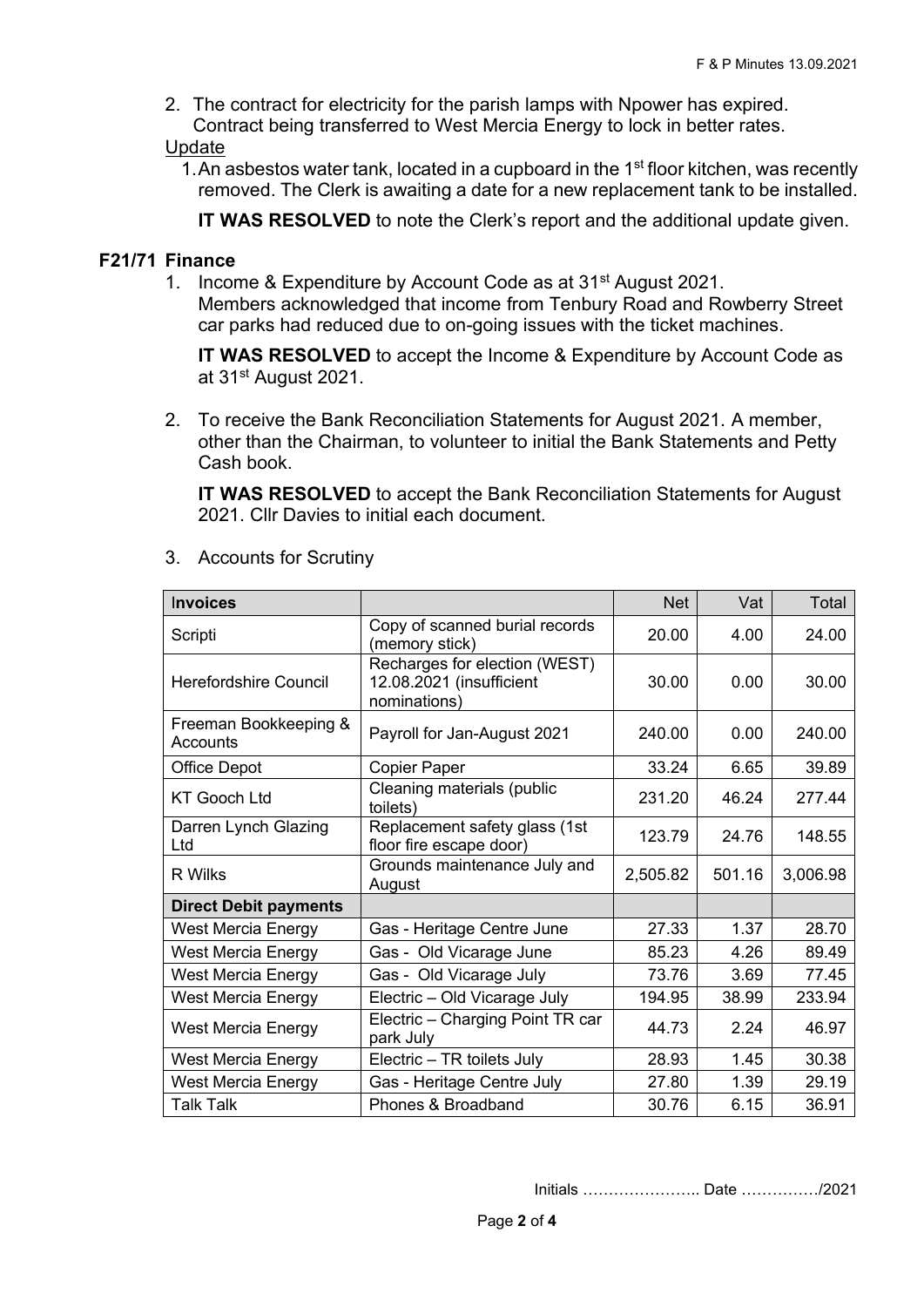| <b>Debit card transactions</b>          |                                                                         |          |        |          |
|-----------------------------------------|-------------------------------------------------------------------------|----------|--------|----------|
| Indeed Ireland<br><b>Operations Ltd</b> | Job advert Indeed.com<br>Properties & Development<br>Officer            | 169.90   | 0.00   | 169.90   |
| Google Cloud                            | G Suite backup Aug 21                                                   | 13.80    | 0.00   | 13.80    |
| Microsoft Ireland<br>Operations Ltd.    | On-line services Aug/Sept (staff<br>email + Office 365 monthly<br>subs) | 18.80    | 3.76   | 22.56    |
| Microsoft Ireland<br>Operations Ltd.    | On-line services Aug/Sept (Cllrs<br>email monthly subs)                 | 53.20    | 10.64  | 63.84    |
| Zoom                                    | Monthly subscription                                                    | 11.99    | 0.00   | 11.99    |
| <b>Totals</b>                           | £                                                                       | 3,993.47 | 658.16 | 4,651.63 |

**IT WAS RESOLVED** to confirm payment of the above invoices.

4. To receive a report of monthly payments for the period 1<sup>st</sup> to 31<sup>st</sup> August 2021. Members noted that the monthly Zoom subscription is no longer required.

**IT WAS RESOLVED** to note the monthly payments for the period 1<sup>st</sup> to 31<sup>st</sup> August 2021 and to cancel the monthly Zoom subscription of £11.99.

### **F21/72 Office Space**

Herefordshire Council is seeking office space on a temporary basis for a click and collect library service whilst repairs are ongoing at the HALO centre in Bromyard. The Town Clerk has confirmed that a room is available on the ground floor and requests the Committee's endorsement for a short term let.

**IT WAS RESOLVED** to endorse this short term let at a rental fee of £150.00 per calendar month.

## **F21/73 CCTV**

Members considered a quotation to supply and install new CCTV equipment to replace the failed system at the Town Council complex and to enable remote access to CCTV at Tenbury Road car park.

- Installation of 3 new IP dome cameras on the Tourism Information building, which will be wirelessly linked to the main Town Council office via radio link.
- Installation of a new 8 channel NVR recorder.
- Supply of a TP link from the Conquest Theatre to the DVR to enable remote access.

**IT WAS RESOLVED** to accept the quotation from Sentinel Security Systems in the total sum of £1,674.36 + VAT.

### **F21/74 IT equipment/office requirements**

1. Members considered quotations for the purchase of two new laptops, plus a proposal for IT support and security arrangements.

**IT WAS RESOLVED** to accept the quotations from PC Logix, as follows:

- Two new laptops, including initial set up, in the sum of  $£1,322.00 + VAT$ .
- 12-month contract for IT support and security, at a cost of £20 per month.

Initials ………………….. Date ……………/2021